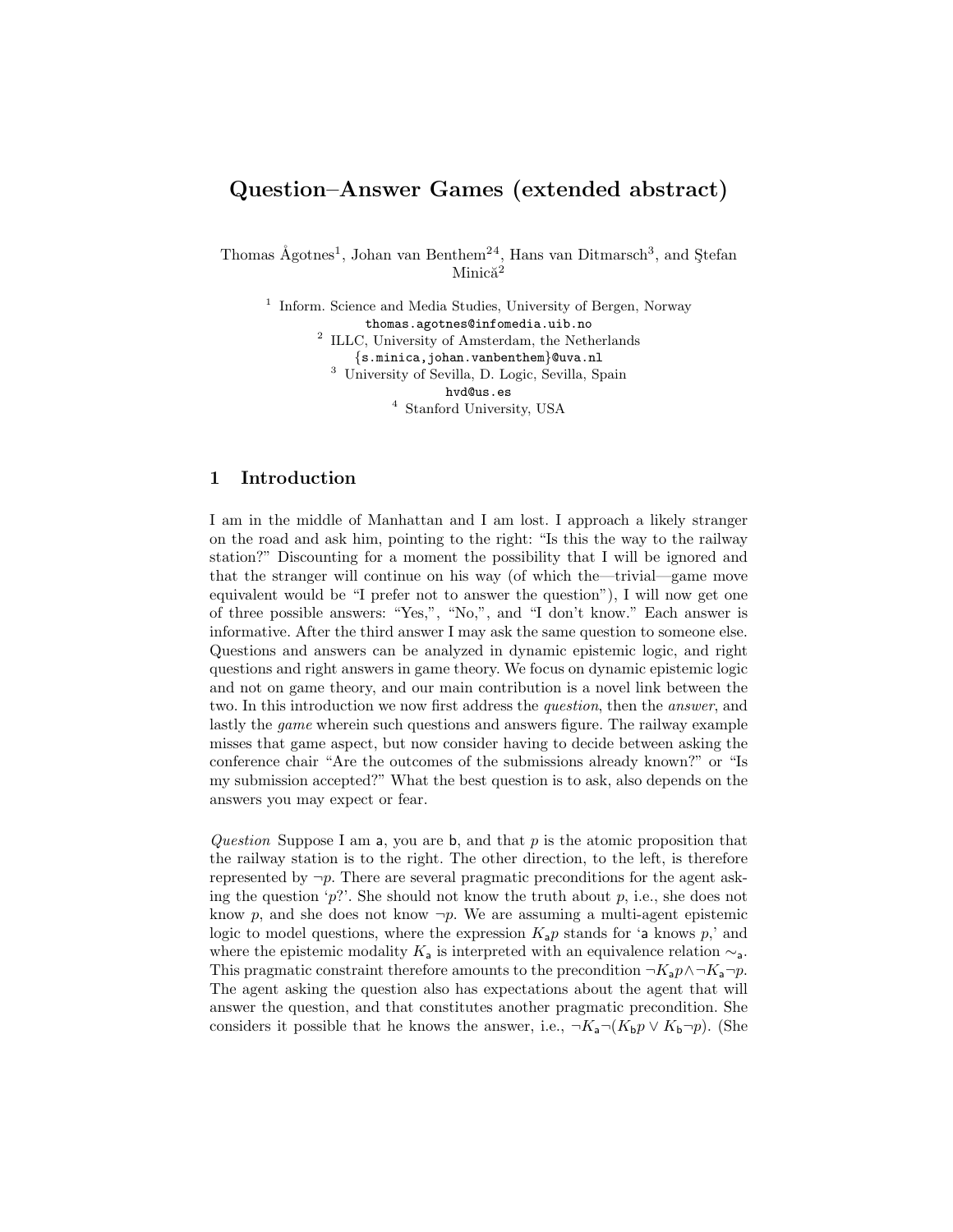also considers it likely that he knows the answer, i.e., she believes that tentatively,  $B_a(K_b p \vee K_b \neg p)$ , where belief and knowledge are combined as in [8]; we may also see that as a combination of preferences and knowledge [13].)

A question  $\varphi$ ? splits the domain in the set of states  $\llbracket \varphi \rrbracket$  where  $\varphi$  is true and the set of states  $[\neg \varphi]$  where  $\varphi$  is false, i.e., the question induces a dichotomy on the domain of the model. In the approach by van Benthem and Minica [14], a question or *issue*  $\varphi$ ? is represented by the issue relation  $\approx_{\varphi}$ . Such issue relations go back to  $[3, 6]$ .

Answer As said, there are three possible answers: 'Yes', 'No', and 'I don't know'. (A fourth possible answer would be: 'I decline to answer the question'.) Such a response is not more informative than required. For example, assume a deal of cards over players. If I were to ask you "Do you have card 0" and you answer me "Yes, I have 0, 1, and 2" then you give me more than I asked for. You could have answered "Yes," i.e., "Yes, I have 0." If your answer to the question  $\varphi$ ? is 'yes', you confirm that you know that  $\varphi$ , and nothing more than that is required. This means that your answer corresponds to the (unique) largest union of (b) equivalence classes representing your knowledge that is contained in the  $\varphi$ -states of the model. This is of course exactly the denotation of the formula  $K_b\varphi$ . Your answer is therefore the *public announcement*  $K_b\varphi$ ! [11]. (We assume that the questions are answered truthfully.) Similarly, if your answer is "No, I don't," this is an announcement of the formula  $K_b\neg\varphi$  and its denotation is the complement of the (unique) smallest union of equivalence classes that contains the  $\varphi$ -states. If you answer is "I don't know" you get the remainder, i.e. the union of all  $\sim_{\mathsf{a}}$  classes that properly intersect with  $\approx_{\varphi}$ .

This in fact shows that answers to question can be seen as *rough sets* [10]. Given the set  $\llbracket \varphi \rrbracket$  (i.e., the subset of the domain consisting of the  $\varphi$ -states), in rough set terms known as the *target*, take the lower and upper  $\sim_b$  approximation of the target, i.e.,  $\sim_b([\varphi])$  and  $\overline{\sim_b}([\varphi])$ . If the answer to the question is 'yes', the actual state is in the lower approximation. If the answer is 'no', the actual state is in the complement of the upper approximation. If the answer is 'don't know', the actual state is in the upper approximation minus the lower approximation.

In dynamic epistemic logic, a public announcement is interpreted as a model restriction. Therefore, answering the question can be seen as executing one of three possible such restrictions, a non-deterministic program so to speak. Alternatively (and equivalently!), we can see answering the question as a refinement of the equivalence classes for all agents (and not just of the agent asking the question) with the issue relation  $\approx_{\varphi}$ , i.e., for all agents a,  $\sim'_{\mathsf{a}} = \sim_{\mathsf{a}} \cap \approx_{\varphi} [14]$ .

Game If we want to play a game with questions and answers, to start with it whould be clear what we are playing for. What are the goals of the players? In the case of me asking for the right way to the railway station, my goal is knowledge about p:  $K_a p \vee K_a \neg p$ . But in this case it is not so clear who I am playing against. Clearly not against the stranger I am addressing with this question. He has no interest. He answers the question, but he does not play a game.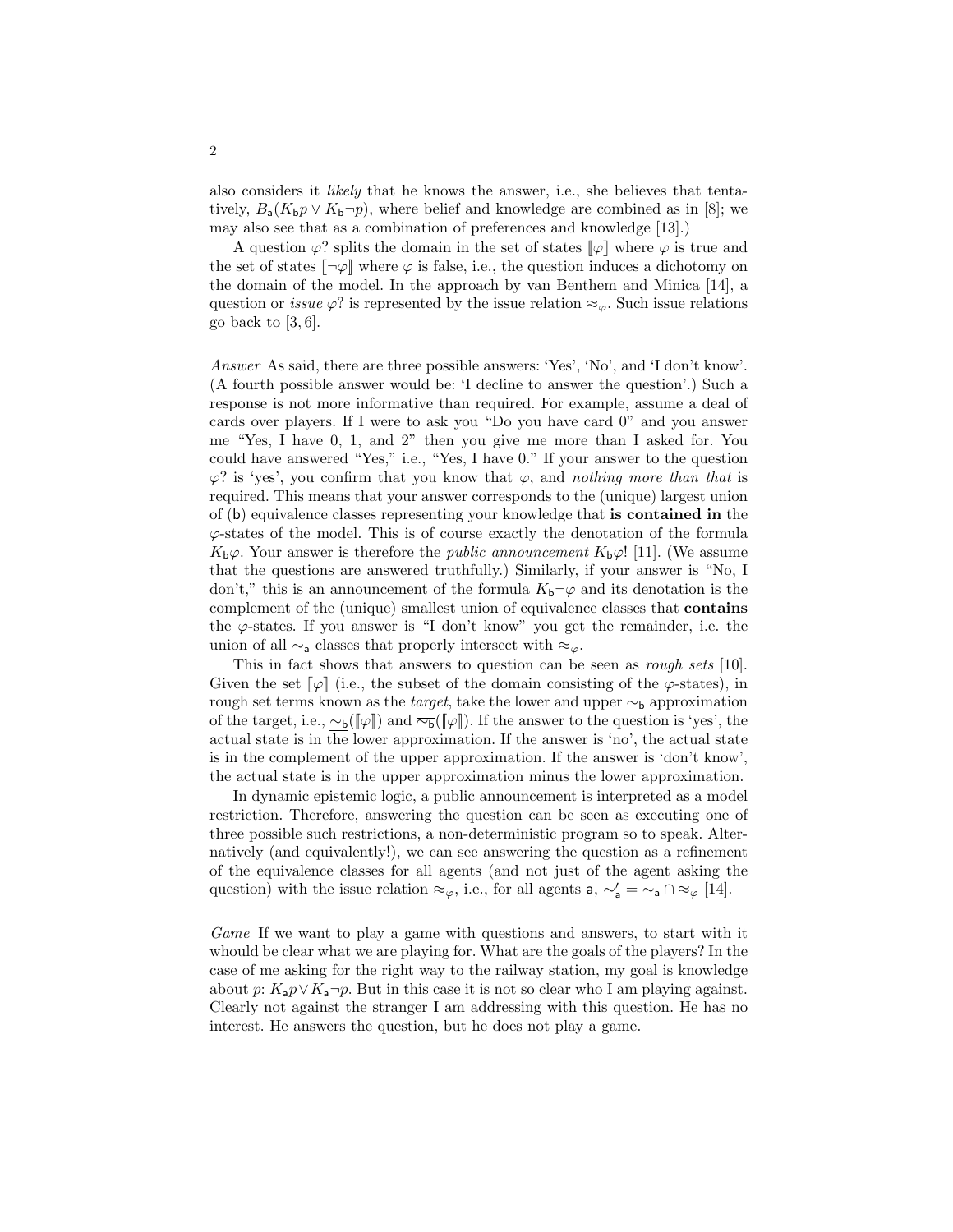This is different in case you and I are both spies after a particular secret. The secret is the truth about p. Your goal is to get to know it before me and my goal is to get to know it before you. I.e., each agent has a goal, and  $\gamma_a =$  $(K_b p \vee K_b \neg p) \rightarrow (K_a p \vee K_a \neg p)$  whereas  $\gamma_q = (K_a p \vee K_a \neg p) \rightarrow (K_b p \vee K_b \neg p)$ . In other words, I don't care if you know it, as long as I already know it, and vice versa. The result of questions and answers is an information state wherein we can check for each player whether his goals are fullfilled and that determines a payoff function and thus the outcome of the game.

So in order to play a game with questions and answers the players need a goal, and that goal can be an epistemic formula. Why should a player answer a question if that means giving away information that may make him lose the game? He has no reason whatsoever. However, just like in real life, if you wish the other person to loosen his information strings, you may only expect to obtain that by giving away some information yourself as well. The proceduralized version of this expectation, that we will apply in this contribution, is a game where each player may choose between different questions to ask but where the other player addressed by that question is obliged to answer. The information content of questions is a standard topic in the analysis of multi-player games, such as Mastermind [2, 7] (and related to information theory and entropy). Such games do not necessarily involve strategic response to questions chosen by other agents. We aim to integrate such analyses in game theory. Relations between game theory and pragmatic phenomena like the information content of questions are also studied in [18].

Simplifications In the remaining discussion, we make some simplifications for concreteness.

- We disregard pragmatic constraints of questions. You may ask a question to which you already know the answer. In other words, the question  $\varphi$ ? is not also an informative update / public announcement of  $(\neg K_a \varphi \land \neg K_a \neg \varphi) \land$  $\neg K_a \neg (K_b \varphi \lor K_b \neg \varphi)$ . Note that incorporating such constraints is quite doable. It merely restricts the players' strategies.
- Avoiding to answer the question is not modelled as a move in the game. However, it is not problematic, as that response can be modelled as the trivial announcement.
- There are two players only, that ask each other questions. If there are more than two players, one has specify who is addressed by the question. Again, this is doable, and an answer to the question would still be a public announcement.
- The most natural interaction between players involving questions and answers is where they ask each other questions in turn, such that a question is answered before the next question is asked. Extensive game forms for imperfect information games, with sequential equilibria, are harder to analyze than one-shot games in strategic form [4]. For now, we assume that the two players ask each other a single question, and that they ask the question at the same time; say, by writing down the question on a piece of paper, putting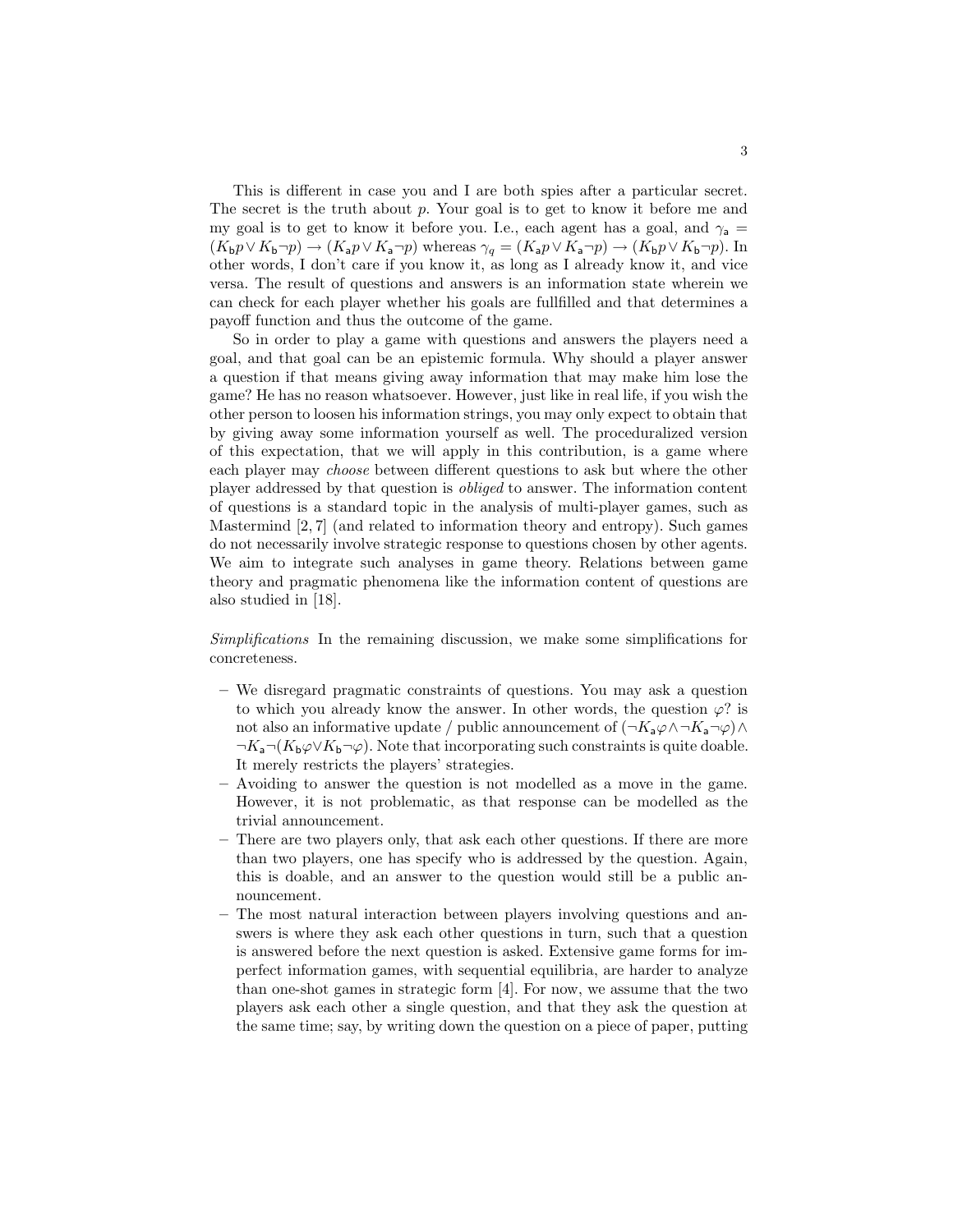it in an envelope, and then exchanging envelopes. For the answer, they again exchange envelopes.

Consider a game where a strategy does not consist of choosing which question to ask to another player but choosing which announcement to make yourself. The different questions for me to ask are exactly the different announcements for the respondent to make—the analysis must be similar. Such games have been coined public announcement games in [1]. Our work merges their approach with the analysis of question dynamics in [14]. Somewhat similarly to public announcement games, the knowledge games in [15, 16] treat the more general case where the question is public but the answer may be semi-public: the other players know what the question is, but may only partially observe the answer. E.g., the question may be to show a card only to the requesting player but there is common knowledge of some card being shown; the alternatives are the different cards to be shown; [16] contains summary game theoretical results.

Summarizing, the motivation for our research is to model conversation including the dynamics of questions and answers, to provide new links between game theory and dynamic logics of information, and to exploit the dynamic/strategic structure that, we think, lies implicitly inside epistemic models for epistemic languages, and to make that structure an explicit subject of logical study. The novel contributions that we present in this extended abstract are the notion of a two-person question-answer game with information goals, the existence and computation of Bayesian equilibria for these games, and novel connections between logic and game theory such as the existence of equilibria (subject to restrictive conditions) for positive goal formulae. A technical appendix defines the logical and game theoretical terminology used in the continuation.

#### 2 Question-answer games

#### 2.1 Pointed and induced question-answer games

Given two agents a and b, an epistemic model  $M = (S, \sim_a, \sim_b, V)$  encodes their uncertainty about facts and about each other; Two formulas  $\gamma_a$  and  $\gamma_b$  in the logical language express what they wish to achieve by their questions. In order to achieve their goals, agent a asks a question  $\varphi$ ? to agent b, to which b is obliged to respond with 'yes' (I know that  $\varphi$ ), 'no' (I know that  $\neg \varphi$ ), or 'don't know' (I don't know whether  $\varphi$ ). "And similarly for **b** asking a question to a:" we don't want to keep saying that all the time, so from now on we may refer to the two agents as i and j, where  $i \neq j$ , and i may be either a or b. We assume both agents ask their question simulaneously, and that subsequently both agents answer the question simultaneously. (Of course, more realistic communicative settings would allow for agents to ask questions and respond to them in any order, but such generalizations are harder to model as strategic games.) The question formulas can be thought of as defining the strategies for the agents.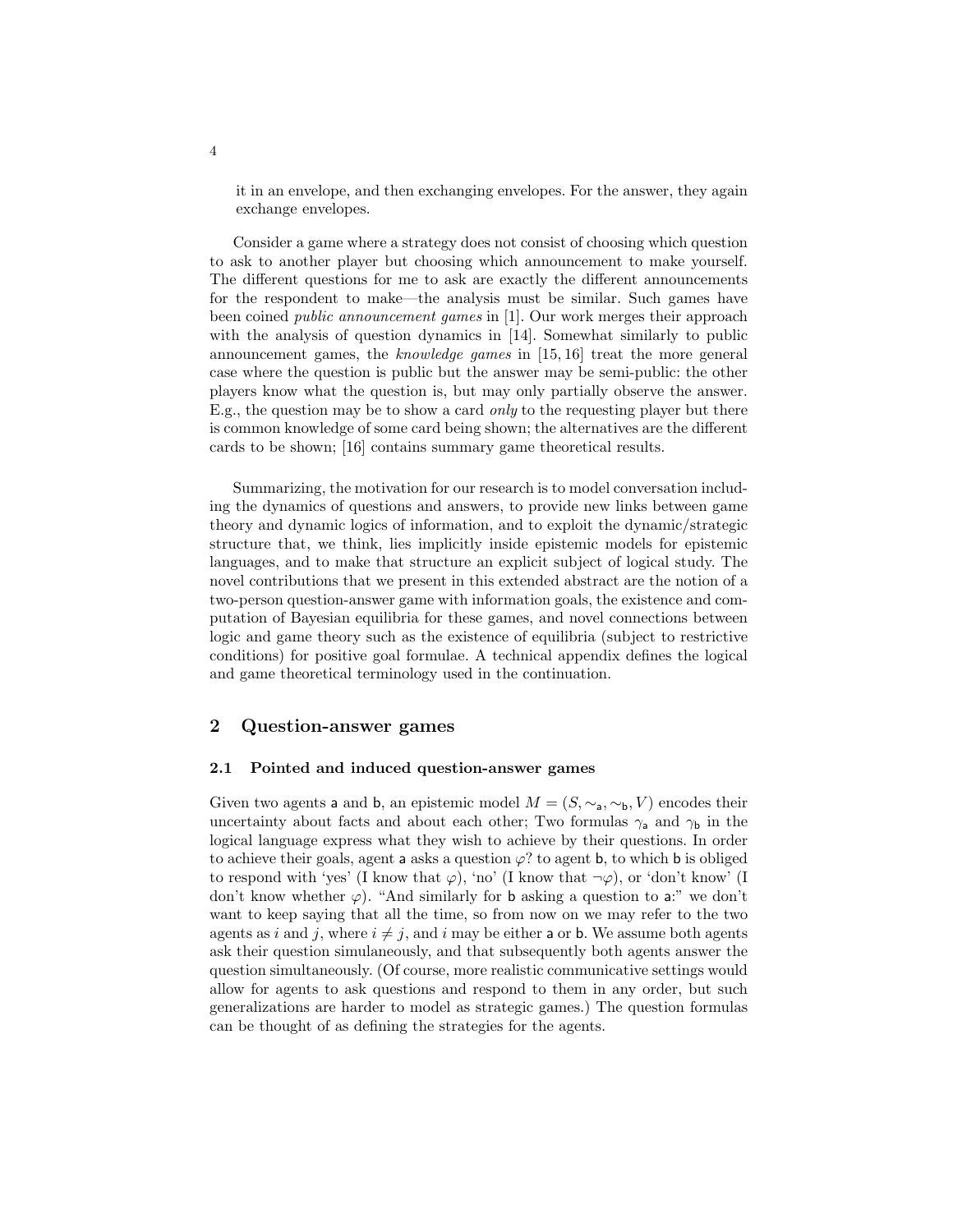Executing the strategy  $\varphi$  for agent i can be thought of as follows. Agent i asks  $\varphi$ ? to j. If  $M, s \models K_j \varphi$ , then j answers (announces) "Yes, I know that  $\varphi$ ". If  $M, s \models K_j \neg \varphi$ , then j answers "No, I know that  $\neg \varphi$ ". Otherwise, j answers "I don't know whether  $\varphi$ ". The resulting model restriction depends on both answers, e.g., if a asks  $\varphi$ ? to which b responds  $K_b\varphi$ ! and b asks  $\psi$ ? to which a responds  $K_a\neg\psi!$ , the result is the restricted model  $M|(K_b\varphi \wedge K_a\neg\psi)$ . We can capture these alternatives with a construct  $\overline{K}_i\varphi$ , for 'agent i answers the question  $\varphi$ ?', defined as follows. Given an epistemic model M and a state  $s \in M$ , if  $M, s \models K_i\varphi$ , then  $\overline{K}_i\varphi \equiv K_i\varphi$ ; if  $M, s \models K_i\neg\varphi$ , then  $\overline{K}_i\varphi \equiv K_i\neg\varphi$ ; and else  $\overline{K}_i\varphi \equiv \neg(K_i\varphi \vee K_i\neg \varphi)$ . This is reminiscent of the *resolution on*  $\varphi$  in [14].

Alternatively, we can represent the question by an issue relation  $\approx_{\varphi}$  and the public announcement of answering the question in the link-cutting way of [13, 14]. As we combine a question and the answer to it into a single strategy in this simplified question-answer game, we do not need this more detailed formalization.

We associate two different strategic games with these questions (and their answers) and goals: pointed question-answer games and not-pointed questionanswer games. Both are needed: a player may not know what the actual state is, and therefore not know which game he is playing. Except for the more complex payoff function of the pointed game, these definitions are elementary adaptations of similar concepts in [1].

**Definition 1 (Pointed question-answer game).** The state game or pointed question-answer game  $G((M, s), \gamma_a, \gamma_b)$  associated with state  $s \in M$  of goals  $\gamma_a$ and  $\gamma_b$  for agents a and b respectively, is the strategic game defined by

$$
- N = \{a, b\};
$$
  
- for  $i = a, b, A_i = \{\varphi\} \mid \varphi \in \mathcal{L}\};$   
- for  $i = a, b, u_i^s(\varphi, \psi) = \begin{cases} 1 & \text{if } M, s \models \langle (\overline{K}_b \varphi \wedge \overline{K}_a \psi)! \rangle \gamma_i \\ 0 & \text{otherwise} \end{cases}$ 

Note that the set of strategies  $A_i$  is the same in all states. As a state independent perspective on question-answer games we propose the following definition. It can be easily shown that this corresponds to a Bayesian game [4], in the sense that it has the same Nash equilibria; we will address that below. In Definition 2, a strategy  $a_i$  for player i is uniform iff for all  $s, t \in S$ :  $s \sim_i t$  implies  $a_i(s) = a_i(t)$ .

**Definition 2 (Question-answer game).** Given state games  $G((M, s), \gamma_a, \gamma_b)$ for each  $s \in M$ , the induced game or question-answer game  $G(M, \gamma_a, \gamma_b)$  $\langle N, \{A'_i : i \in N\}, \{u_i : i \in N\}\rangle$  is the strategic game defined by

$$
- N = \{a, b\};
$$
  
- for  $i = a, b, A'_i$  is the set of uniform functions from S to  $A_i$ ;  
- for  $i = a, b, a'_a, a'_b \in A'_i$ ,  $u_i(a'_a, a'_b) = \frac{\sum_{s \in S} u_i^s(a'_s(s), a'_b(s))}{|S|}.$ 

As there are many formulas in the language, and possibly many states in a model, this seems like a lot of strategies, but we can make some major simplifications.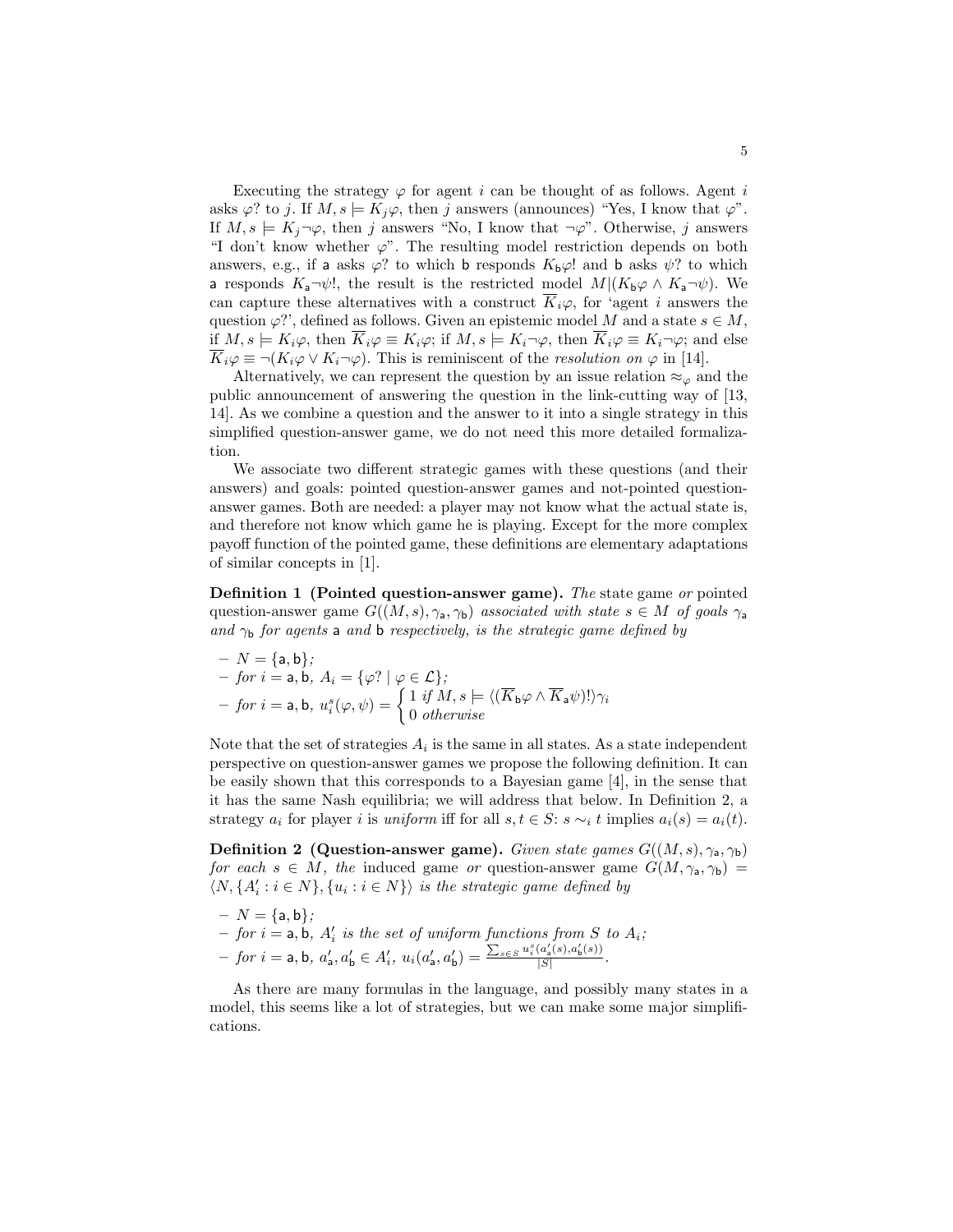Two strategies  $\varphi$ ? and  $\psi$ ? are the same for agent i if  $M \models K_i \varphi \leftrightarrow K_j \psi$ . (If  $K_i\varphi \leftrightarrow K_i\psi$  is a model validity, then it is also *common knowledge* to a and b that this is a model validity, i.e., it is common knowledge to a and b whether two strategies are the same.) Subject to that identification, the number of strategies for i is a function of the number of the equivalence classes for agent j in the model M. In practice we will use just any questions (strategies) that have our fancy and that are equivalent to  $K_i\varphi$ , i.e., if a knows that either  $K_b p$  or  $K_b\neg p$ , then she considers strategy (question)  $p$ ?.

Also, given the requirement of uniform strategies in the induced game, instead of seeing a strategy in the induced game as a function from states to formulas, we can also see such a strategy for agent  $i$  as a function from  $i$ -equivalence classes to formulas, and therefore, to make life simpler, as a function from formulas characterizing i-equivalence classes to formulas.

With these simplifications there are fewer strategies. (See the example, later.) If the strategies for i have the form  $K_j\varphi$ ?, there are only two and not three answers, namely only 'yes' and 'no'. If strategies are required to have this form for both agents, we call this a dichotomous question-answer game. The number of strategies is now even lower. It can be counted as follows. (The count is only meaningful on  $\{a, b\}$ -connected models.) Assume that player i has  $m_i$ equivalence classes and player j has  $m_i$  equivalence classes. Then player i has  $2^{m_j m_i - m_i}$  pure strategies. This we can see as follows. There are  $2^{m_j - 1}$  different dichotomies for player j (i.e. coursenings of player j's partition), and for each of  $m_i$  different equivalence classes for the requesting player i, she may choose one of those questions, therefore the total number of pure strategies is  $(2^{m_j-1})^{m_i} = 2^{m_j m_i - m_i}.$ 

*Example 1.* Consider a three-state model where a knows the truth about  $p$  and b knows the truth about q. (For the state where  $p$  is true and  $q$  is false we write  $p\overline{q}$ , etc.)

$$
\overline{q}p \xrightarrow{\qquad \qquad a \qquad} qp \xrightarrow{\qquad \qquad b \qquad} q\overline{p}
$$

If p and q are both true, player a is uncertain about  $q$ , and b is uncertain about p, if p is true and q is false, b knows that q is false, but a is uncertain about q; etc. Given state  $qp$ , player a has two strategies, namely asking for the truth about  $q$ , the strategy  $q$ ?, or asking the trivial question,  $\top$ ?. Only, a does not know that this is the actual state! For the induced game, a has four strategies, namely, in words: 'If I know p then I ask q?, otherwise I ask q?', 'If I know p then I ask q?, otherwise I ask  $\top$ ?', 'If I know p then I ask  $\top$ ?, otherwise I ask q?', 'If I know p then I ask  $\top$ ?, otherwise I ask  $\top$ ?'. If we see a strategy, that is a function from states to questions, as a set of pairs, the second strategy of a corresponds to the strategy  $\{(\overline{q}p, q?)$ ,  $(qp, q?)$ ,  $(q\overline{p}, \overline{T})\}$ , etc. Figure 1 contains a sweeping overview of a question-answer game for that model, for the goal formulas  $K_b p \to K_a q$  for *i*, and  $K_a \neg q$  for **b**. For goal formulas  $\gamma_a = (K_b p \lor K_b \neg p) \rightarrow (K_a p \lor K_a \neg p)$  and  $\gamma_{\mathbf{b}} = (K_{\mathbf{a}} p \vee K_{\mathbf{a}} \neg p) \rightarrow (K_{\mathbf{b}} p \vee K_{\mathbf{b}} \neg p)$  as in the introduction, we get (of course) another strategic game form for the induced game. Note that in this simple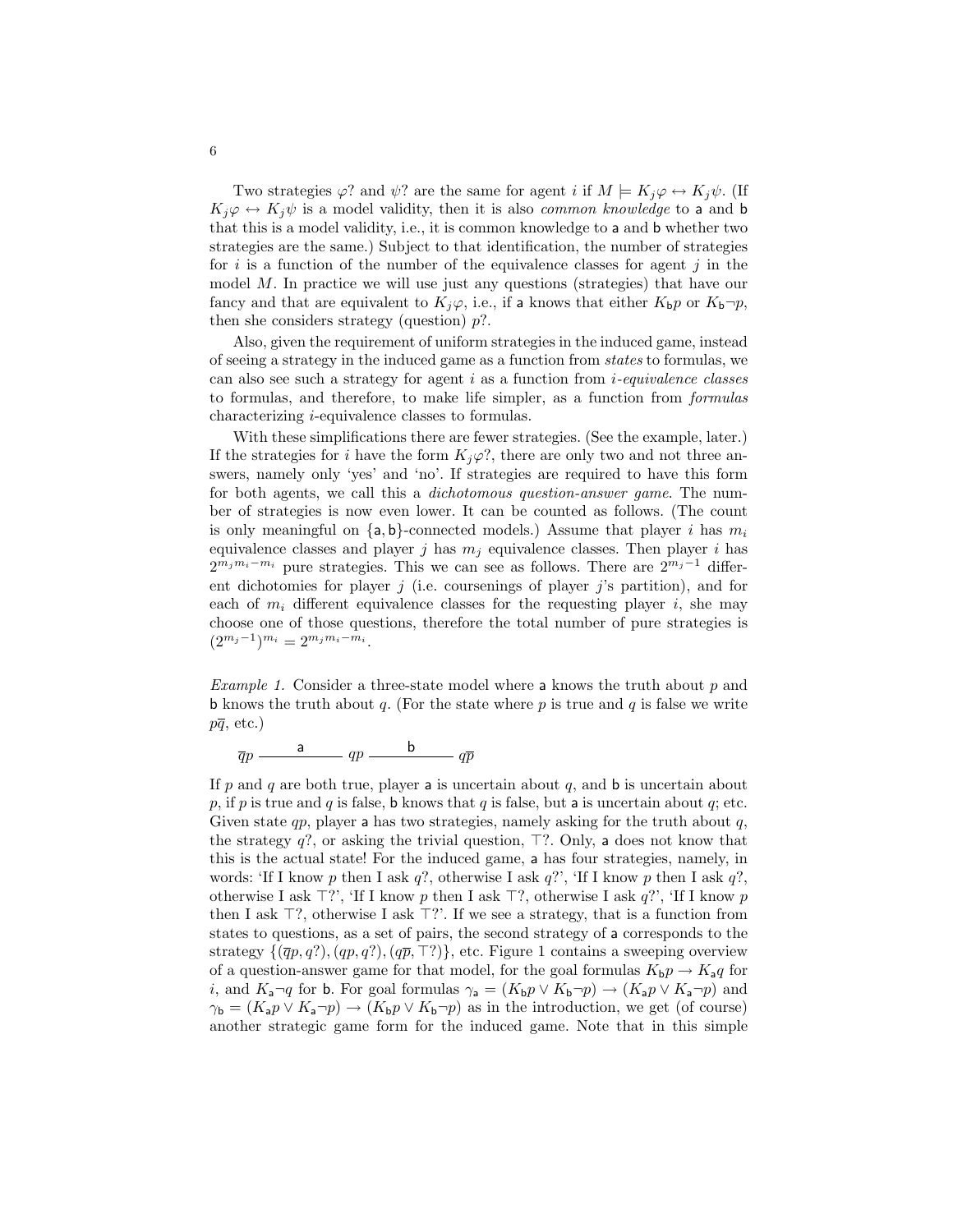

**Fig. 1.** Agents a and b play a question-answer game. The goal formulas are  $K_b p \rightarrow K_a q$ for a, and  $K_a \neg q$  for b. The dotted lines connect states to the strategic game forms for the three state games. The dashed lines connect states to the model restriction resulting from the answers to the questions labeling the lines. At the bottom is the strategic game form for the induced game—the payoffs are not divided by 3, e.g., 21 stands for an expected payoff of (0.66, 0.33). The Nash equilibria are underlined. E.g., in the induced game  $(a_3^a, a_3^b)$  is a Nash equilibrium wherein both players always ask the real and not the trivial question.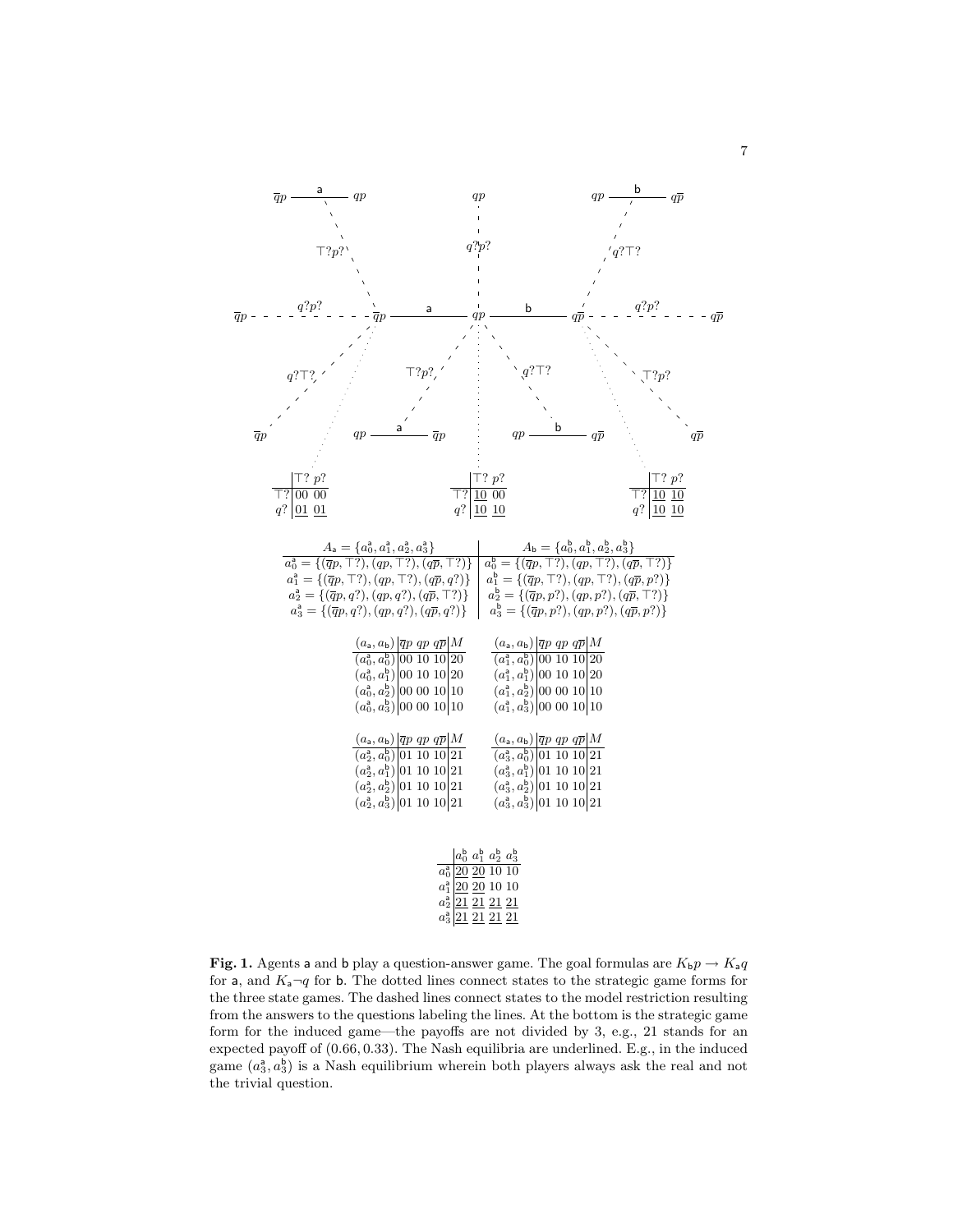example, we cannot get three answers to a question: that requires at least three equivalence classes for the responding agent.

#### 2.2 Bayesian games

The induced game is a Bayesian game. (The proof outline repeats the result in [1].) A signal  $t_i$  for player i corresponds to an *i*-equivalence class. In a Bayesian game, the combination of a player i and a signal  $t_i$  defines a virtual player  $(i, t_i)$ , who has the same strategies  $a_i \in A_i$  at his disposition. But this amounts to the same as our definition involving the same players i employing uniform (across equivalence classes!) strategies  $a'_i$  that are conditional from states to strategies  $a_i \in A_i$ , and therefore can be seen as conditional from equivalence classes to strategies  $a_i$ .

In our simplified modelling, all states in a given Kripke model get equal a priori probability of  $\frac{1}{|S|}$ , i.e., uniform over the entire domain. A more general approach would have a given probability distribution as a parameter in the modelling of the game. However, a uniform distribution is a reasonable assumption from the perspective of the observer or modeller of such a multi-agent system: given common knowledge of the structure of the model, as usual in multi-S5 conditions, there is no reason to prefer one state over another one. For example, if the Kripke model represents uncertainty about card deals, and the cards are shuffled and drawn blindly from the pack by the players, there is no reason to consider any given card deal (possible world / state) more likely than any other card deal.

After receiving their signal, each agent conditionalizes the probability mass over its equivalence class, i.e.,  $Pr(s) = \frac{1}{[s]_{\sim i}}$  for each state inside the class, and 0 outside. For example, continuing our parellel with card games, after the cards have been dealt and a player has picked up his cards, the agent only considers card deals possible wherein she holds that hand of cards, but no longer any of the remaining card deals. Further to this, in the absence of information to the contrary (i.e., assuming 'fair play') each of the possible deals of cards wherein she holds that hand of cards are considered equally likely.

This provides the key to view an induced question-answer game as a Bayesian game. In induced games the payoff for agent  $i$  is computed as

$$
u_i(a'_a, a'_b) = \frac{\sum_{s \in S} u_i^s(a'_a(s), a'_b(s))}{|S|}
$$

whereas for a Bayesian game, one would get a sum (see [1])

$$
\sum_{s\in S}Pr(s,t_i)u_i^s(a'_{\mathbf{a}}(s),a'_{\mathbf{b}}(s))=\sum_{s\in S}\frac{u_i^s(a'_{\mathbf{a}}(s),a'_{\mathbf{b}}(s))}{[s]_{\sim_i}}
$$

Although these sums may be different, they induce the same order on payoffs and thus they induce the same Nash equilibria. This justifies the following proposition.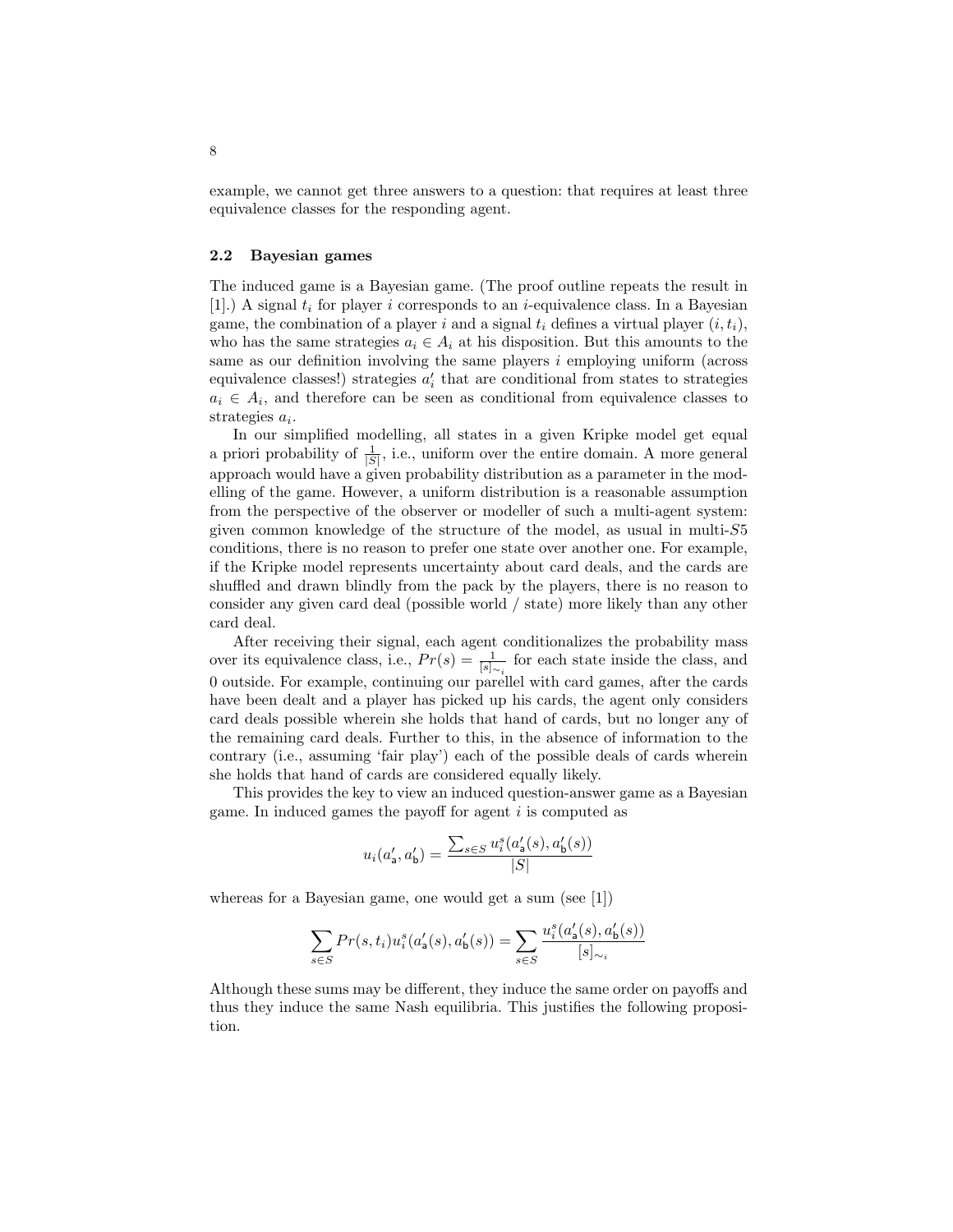**Proposition 1** ([1]). An induced question-answer game corresponds to a Bayesian game with the same Nash equilibria.

#### 2.3 Positive goals

Consider the fragment of the *positive formulae* of  $\mathcal{L}$ :

$$
\varphi ::= p \mid \neg p \mid \varphi \wedge \varphi \mid \varphi \vee \varphi \mid K_i \varphi \mid [\varphi] \varphi
$$

where  $p \in \Theta$ . This notion of positive formulae is found in [17], which is an extension of several such notions going back to [12] who observed that purely epistemic (without announcement operators) positive formulae are preserved under submodels. We can now observe that, if both players have goal formulae that are positive, every pointed question-answer game has a Nash equilibrium. We can easily grasp why this is true. Let s be the actual state of Kripke model, for which we play the game. If player i asks a question to player j that makes j reveal all he knows, either i's goal is now realized, or there is no way she can realize that goal. This is because if there were a weaker announcement by  $\dot{\gamma}$  also realizing that goal, a further model restriction would preserve the goal, as it is positive. Therefore, asking that question is a weakly dominant strategy for i, for the pointed question-answer game for state s. And as this holds for both players, that must be a Nash equilibrium of the pointed question-answer game for state s. As s was arbitrary, this holds for all pointed games. Unfortunately, the players may not know what that question is... We can therefore call this a de dicto Nash equilibrium.

Proposition 2. If both players' goals are positive formulae, each pointed questionanswer game has a Nash equilibrium.

This result makes for a real difference between public announcement games and question-answer games. From a player's perspective, there is such a thing as a most informative announcement (tell them all you know). But the question that elicits the most informative answer from another player cannot be called the most informative question from the questioning player's point of view. In a different state in the same equivalence class for that player, the question to elicit the most informative answer may be a different question, as the responding player may be in a different equivalence class there. Indeed, in public announcement games the strategy profile consisting of maximal informative announcements is a de re Nash equilibrium, but this does not translate into a similar equilibrium in a question-answer game. (The *de dicto/de re* distinction is well known in the knowledge and action literature [5].)

#### 3 Further research

We have shown how epistemic models come with natural games that model interesting phenomena, and suggest interesting logical questions. Our games are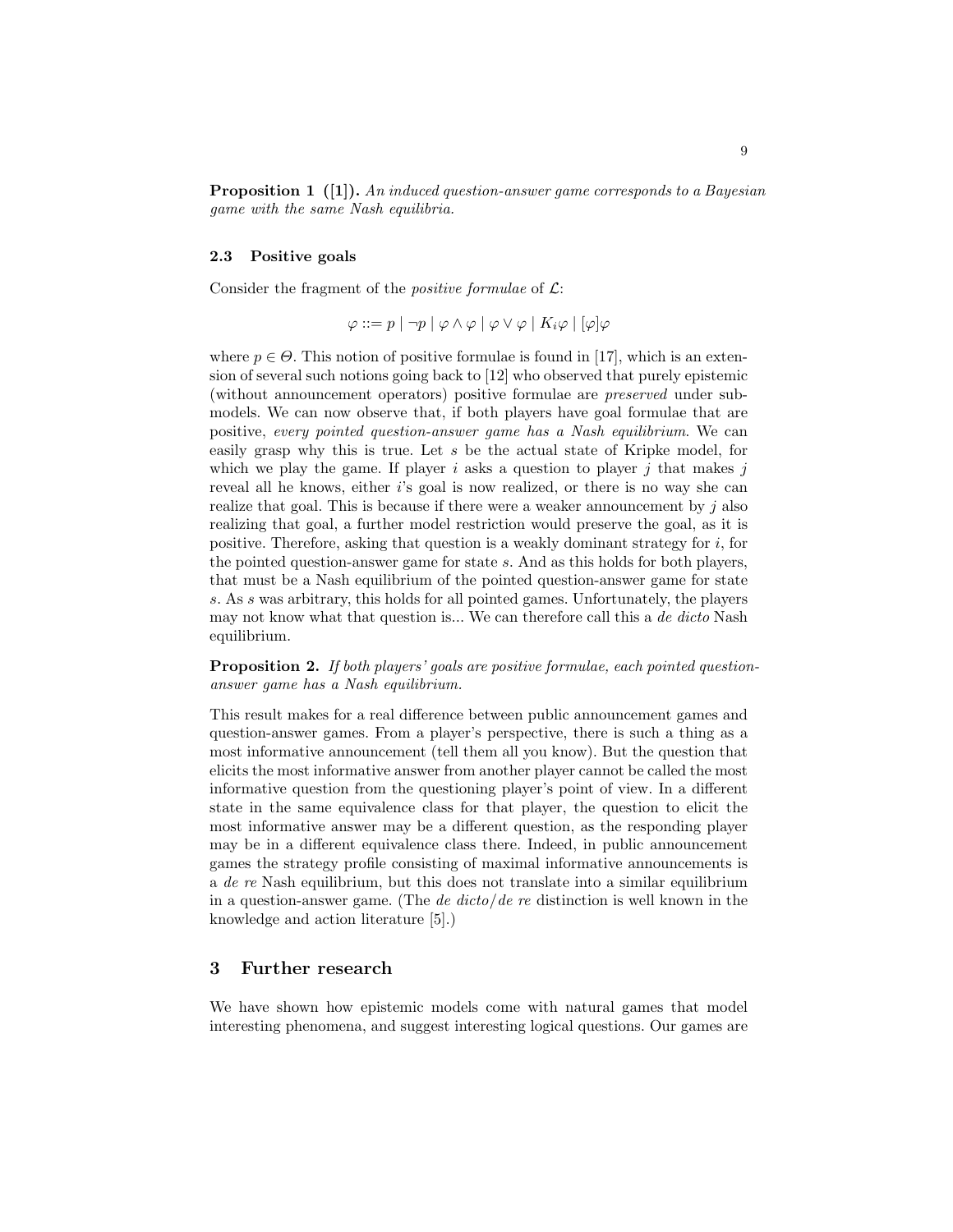very simple, but this starting point itself is an advantage, since well-chosen simple games are the way to go in our view. Nevertheless, it is now time to add some urgent further structure. Most natural from the viewpoint of our general aims are a few extensions on which we will present initial results:

- model theory and axioms for appropriate logics describing our games; including issues like bisimulation invariance and fixed-point definability;
- extensive games with longer sequences of moves, and logics for and sequential equilibria of such extensive games;
- a richer account of questions as possible moves of inquiry;
- connections with existing approaches to logics of inquiry and learning;
- non-uniform probability distributions;
- multiple goals per agent (in fact any partial order on the set of all pointed model restrictions of the initial model), instead of a single goal;
- more than two agents, in scenarios where questions are adressed to one in a group and where strategic answers also depend on further questions expected from others in the group;
- games where the trivial answer ('I decline to answer the question' / announcement of  $\top$ ) is always allowed; or games where this is outruled.

Extensive games come into the picture if we consider a game wherein players may ask questions to each other in turn and respond to those questions in turn. We now get an extensive game consisting of several moves. If we assume the pragmatic precondition that the answer to the question should not yet be known, that was mentioned in the introductory section, asking the question is a different move from answering the question. Now, the analysis in [14] becomes essential to properly model these games. Subject to a number of reasonable restrictions, such as that trivial questions are not permitted, a question-answer game consists of a finite number of such moves. The number is indeed finite: the initial model is finite, and therefore there is only a finite number of proper model restrictions; on condition that all announcements are really informative, there are therefore only a finite number of moves in the game.

### Acknowledgment

We thank the two anonymous LOFT reviewers for their enthusiasm and their comments, both of which were truly appreciated by the authors.

#### References

- 1. T. Ågotnes and H. van Ditmarsch. What will they say? Public announcement games. Accepted for Knowledge, Rationality & Action. Presented at Logic, Game Theory and Social Choice 6, Tsukuba, August 2009, 2010.
- 2. M.M. Flood. Mastermind strategy. Journal of Recreational Mathematics, 18(3):194–204, 1985–1986.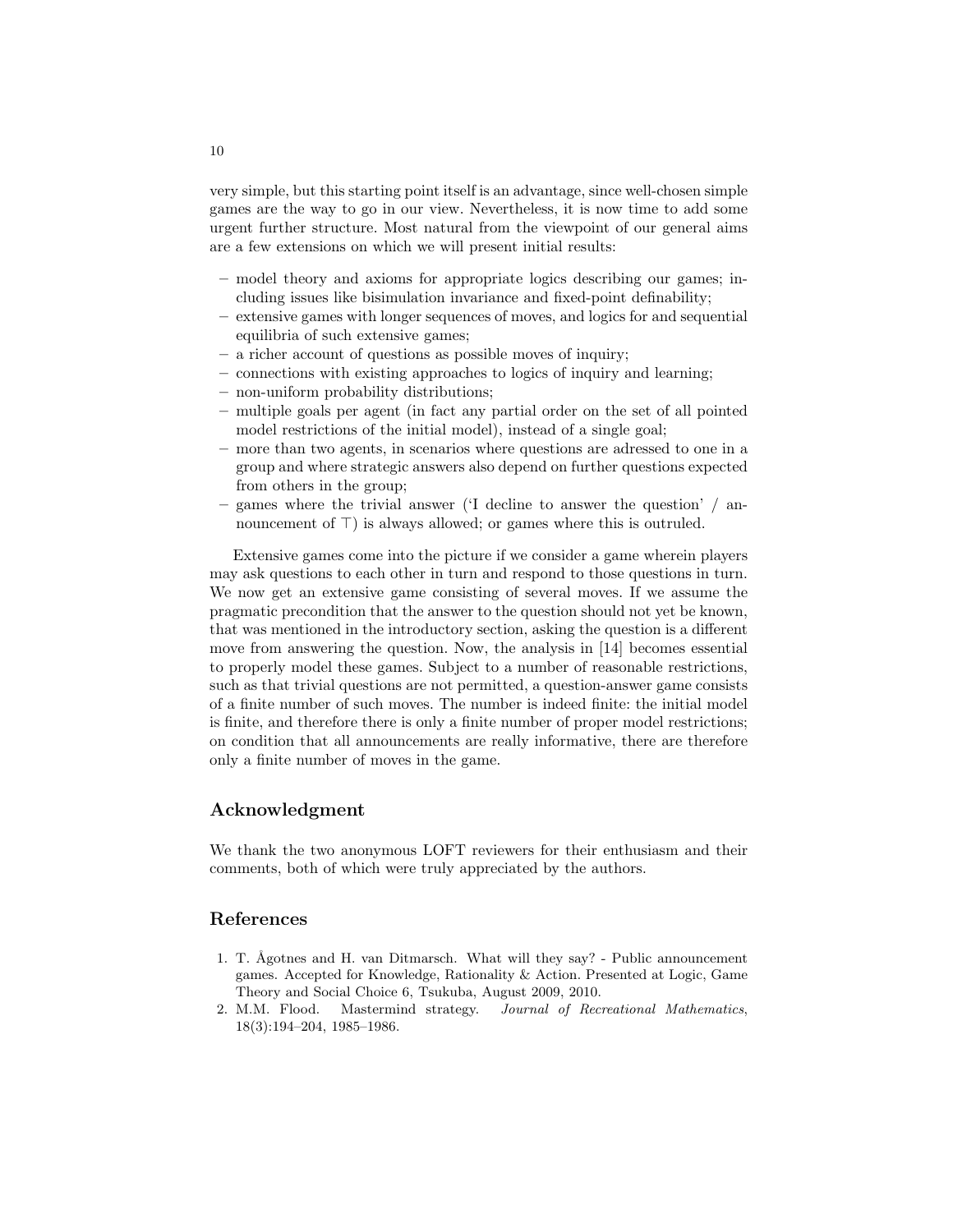- 3. J. Groenendijk and M. Stokhof. Questions. In J. van Benthem and A. ter Meulen, editors, Handbook of Logic and Language, pages 1055–1124. Elsevier, 1997.
- 4. J.C. Harsanyi. Games with Incomplete Information Played by 'Bayesian' Players, Parts I, II, and III. Management Science, 14:159–182, 320–334, 486–502, 1967– 1968.
- 5. W. Jamroga and W. van der Hoek. Agents that know how to play. Fundamenta Informaticae, 63:185–219, 2004.
- 6. K. Kelly. The Logic of Reliable Inquiry. Oxford University Press, 1996.
- 7. B.P. Kooi. Yet another mastermind strategy. ICGA Journal, 28(1):13–20, 2005.
- 8. S. Kraus and D. Lehmann. Knowledge, belief and time. Theoretical Computer Science, 58:155–174, 1988.
- 9. M.J. Osborne and A. Rubinstein. A Course in Game Theory. MIT Press, 1994.
- 10. Z. Pawlak. Rough Sets: Theoretical Aspects of Reasoning about Data. Kluwer Academic Publishers, 1992.
- 11. J.A. Plaza. Logics of public communications. In M.L. Emrich, M.S. Pfeifer, M. Hadzikadic, and Z.W. Ras, editors, Proceedings of the 4th International Symposium on Methodologies for Intelligent Systems: Poster Session Program, pages 201–216. Oak Ridge National Laboratory, 1989.
- 12. J. van Benthem. 'One is a lonely number': on the logic of communication. In Z. Chatzidakis, P. Koepke, and W. Pohlers, editors, Logic Colloquium '02. Association for Symbolic Logic, 2006. Volume 27 of Lecture Notes in Logic.
- 13. J. van Benthem and F. Liu. Dynamic logic of preference upgrade. Journal of Applied Non-Classical Logics, 17(2):157–182, 2007.
- 14. J. van Benthem and S. Minica. Toward a dynamic logic of questions. In X. He, J.F. Horty, and E. Pacuit, editors, Logic, Rationality, and Interaction. Proceedings of LORI 2009, pages 27–41. Springer, 2009. LNCS 5834.
- 15. H. van Ditmarsch. The description of game actions in Cluedo. In L.A. Petrosian and V.V. Mazalov, editors, Game Theory and Applications, volume 8, pages 1–28. Nova Science Publishers, 2002.
- 16. H. van Ditmarsch. Some game theory of Pit. In C. Zhang, H.W. Guesgen, and W.K. Yeap, editors, Proceedings of PRICAI 2004 (Eighth Pacific Rim International Conference on Artificial Intelligence), pages 946–947. Springer, 2004. LNAI 3157.
- 17. H. van Ditmarsch and B.P. Kooi. The secret of my success. Synthese, 151:201–232, 2006.
- 18. R. van Rooij. Quality and quantity of information exchange. Journal of Logic, Language and Information, 12:423–451, 2003.

## Technical appendix

Public Announcement Logic The language  $\mathcal L$  of public announcement logic [11] over a set of agents  $N = \{1, \ldots, n\}$  and a set of primitive propositions  $\Theta$  is defined as follows, where i is an agent and  $p \in \Theta$ :  $\varphi ::= p | K_i \varphi | \neg \varphi | \varphi_1 \wedge \varphi_2 |$  $[\varphi_1] \varphi_2$ . We write  $\langle \varphi_1! \rangle \varphi_2$  resp.  $\widetilde{K}_i \varphi$  for the duals  $\neg[\varphi_1!] \neg \varphi_2$  and  $\neg K_i \neg \varphi$ .

A Kripke structure or epistemic model over N and  $\Theta$  is a tuple  $M = (S, \sim_1)$ , ...,  $\sim_n$ , V) where S is a set of states,  $\sim_i S \times S$  is an epistemic indistinguishability relation that is assumed to be an equivalence relation for each agent  $i$ , and  $V : \Theta \to S$  assigns primitive propositions to the states in which they are true. A pointed Kripke structure is a pair  $(M, s)$  where s is a state in M. In this paper we will assume that Kripke structures are finite.